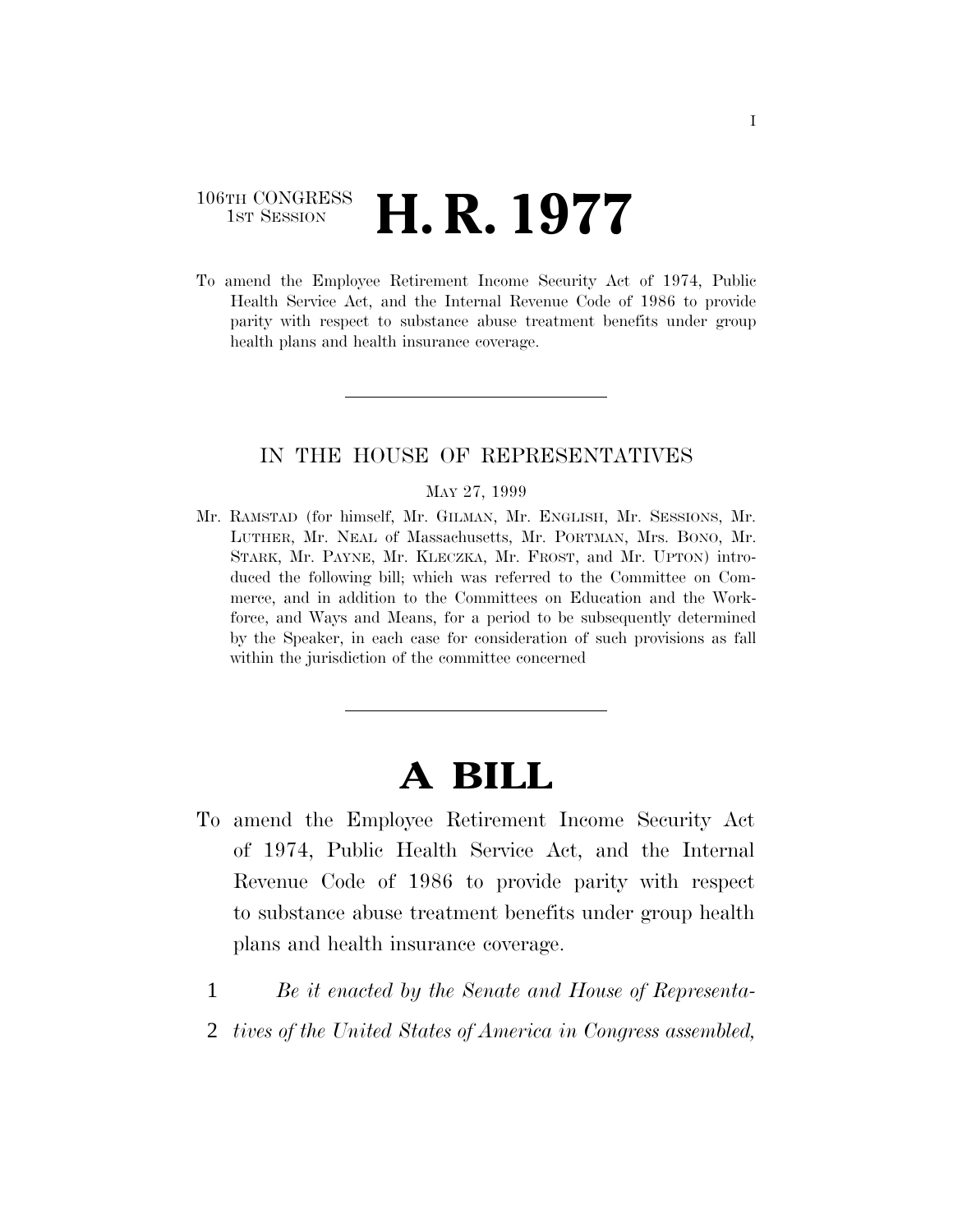### **SECTION 1. SHORT TITLE.**

 This Act may be cited as the ''Harold Hughes-Bill Emerson Substance Abuse Treatment Parity Act of 1999''.

### **SEC. 2. FINDINGS.**

Congress finds the following:

 (1) Substance abuse, if left untreated, is a med-ical emergency.

 (2) Parity should apply to benefits for treat- ment sought voluntarily, including treatment for substance abuse.

 (3) Nothing in this Act should be construed as prohibiting application of the concept of parity to substance abuse treatment provided by faith-based treatment providers.

**SEC. 3. PARITY IN SUBSTANCE ABUSE TREATMENT BENE-**

- **FITS.**
- (a) GROUP HEALTH PLANS.—

 (1) PUBLIC HEALTH SERVICE ACT AMEND-MENTS.—

 (A) IN GENERAL.—Subpart 2 of part A of 22 title XXVII of the Public Health Service Act is amended by adding at the end the following new section: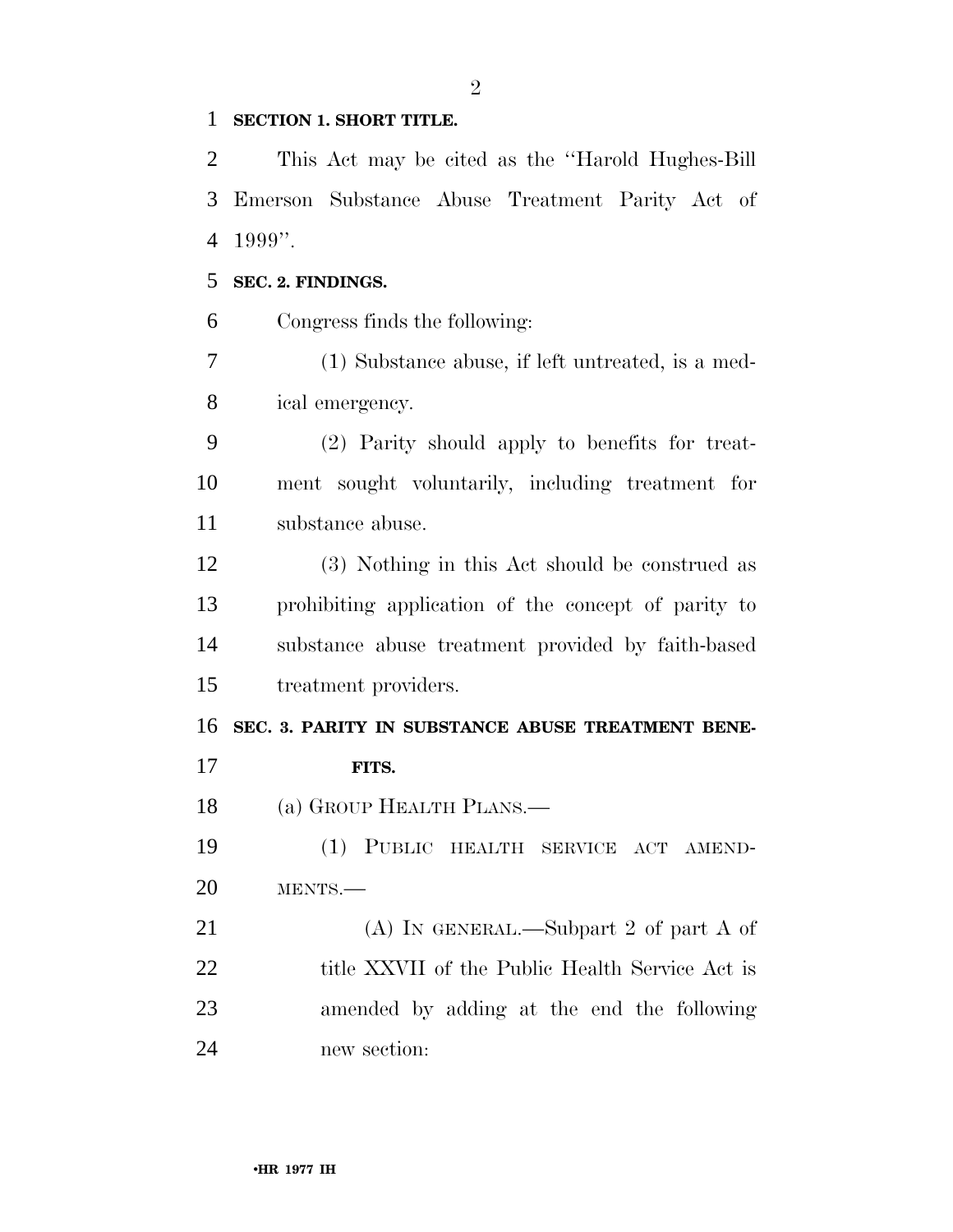## **''SEC. 2707. PARITY IN THE APPLICATION OF TREATMENT LIMITATIONS AND FINANCIAL REQUIRE- MENTS TO SUBSTANCE ABUSE TREATMENT BENEFITS.**

 ''(a) IN GENERAL.—In the case of a group health plan (or health insurance coverage offered in connection with such a plan) that provides both medical and surgical benefits and substance abuse treatment benefits, the plan or coverage shall not impose treatment limitations or fi- nancial requirements on the substance abuse treatment benefits unless similar limitations or requirements are im-posed for medical and surgical benefits.

 ''(b) CONSTRUCTION.—Nothing in this section shall be construed—

 ''(1) as requiring a group health plan (or health insurance coverage offered in connection with such a plan) to provide any substance abuse treatment ben-efits; or

 $\frac{1}{2}$  to prevent a group health plan or a health insurance issuer offering group health insurance cov- erage from negotiating the level and type of reim- bursement with a provider for care provided in ac-cordance with this section.

24 "(c) EXEMPTIONS.—

25 "(1) SMALL EMPLOYER EXEMPTION.—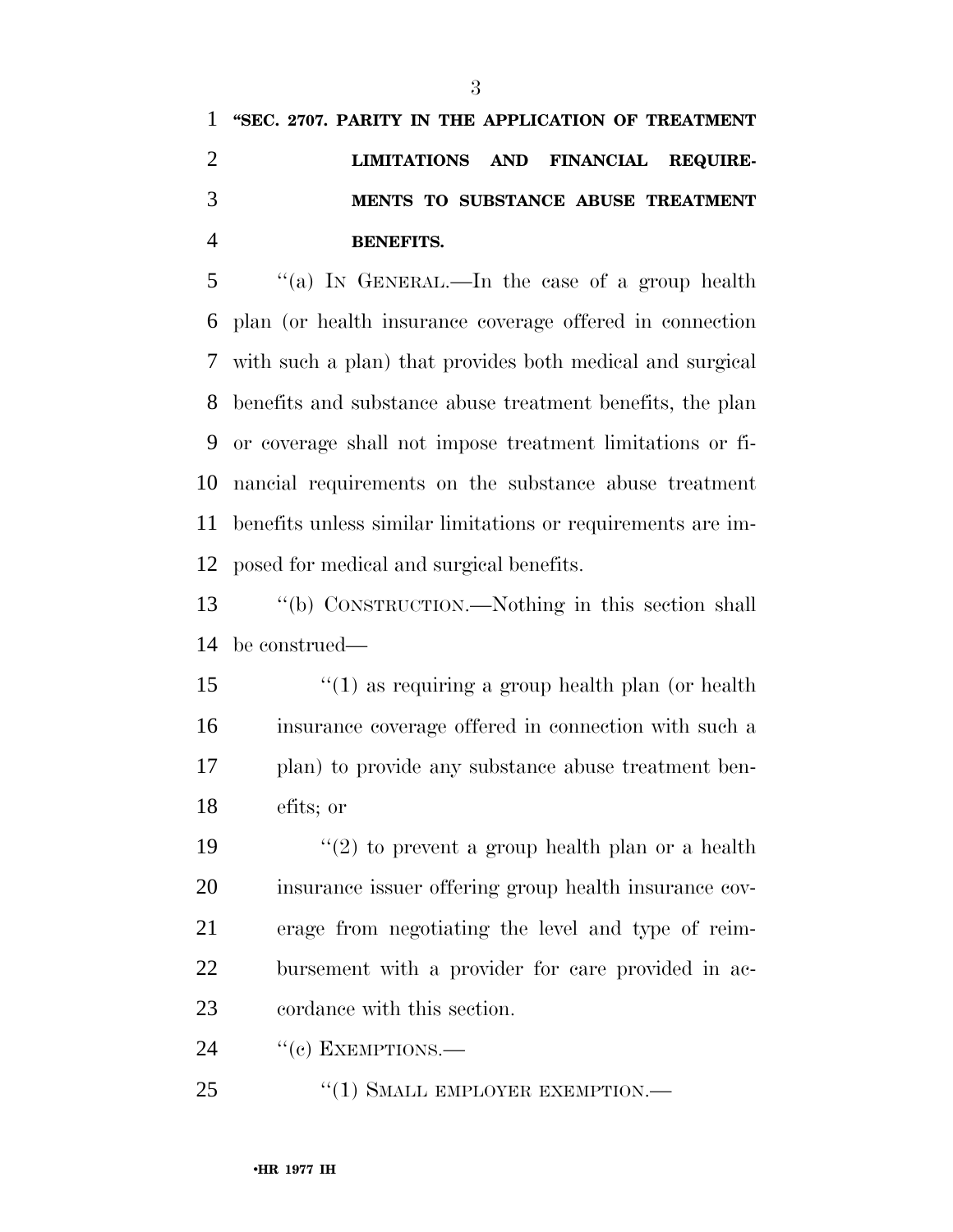| $\mathbf{1}$   | "(A) IN GENERAL.—This section shall not          |
|----------------|--------------------------------------------------|
| $\overline{2}$ | apply to any group health plan (and group        |
| 3              | health insurance coverage offered in connection  |
| $\overline{4}$ | with a group health plan) for any plan year of   |
| 5              | a small employer.                                |
| 6              | "(B) SMALL EMPLOYER.—For purposes of             |
| 7              | subparagraph (A), the term 'small employer'      |
| 8              | means, in connection with a group health plan    |
| 9              | with respect to a calendar year and a plan year, |
| 10             | an employer who employed an average of at        |
| 11             | least 2 but not more than 50 employees on        |
| 12             | business days during the preceding calendar      |
| 13             | year and who employs at least 2 employees on     |
| 14             | the first day of the plan year.                  |
| 15             | "(C) APPLICATION OF CERTAIN RULES IN             |
| 16             | DETERMINATION OF EMPLOYER SIZE.-For              |
| 17             | purposes of this paragraph—                      |
| 18             | APPLICATION OF AGGREGATION                       |
| 19             | RULE FOR EMPLOYERS.—Rules similar to             |
| 20             | the rules under subsections (b), $(c)$ , $(m)$ , |
| 21             | and (o) of section 414 of the Internal Rev-      |
| 22             | enue Code of 1986 shall apply for purposes       |
| 23             | of treating persons as a single employer.        |
| 24             | "(ii) EMPLOYERS NOT IN EXISTENCE                 |
| 25             | IN PRECEDING YEAR.—In the case of an             |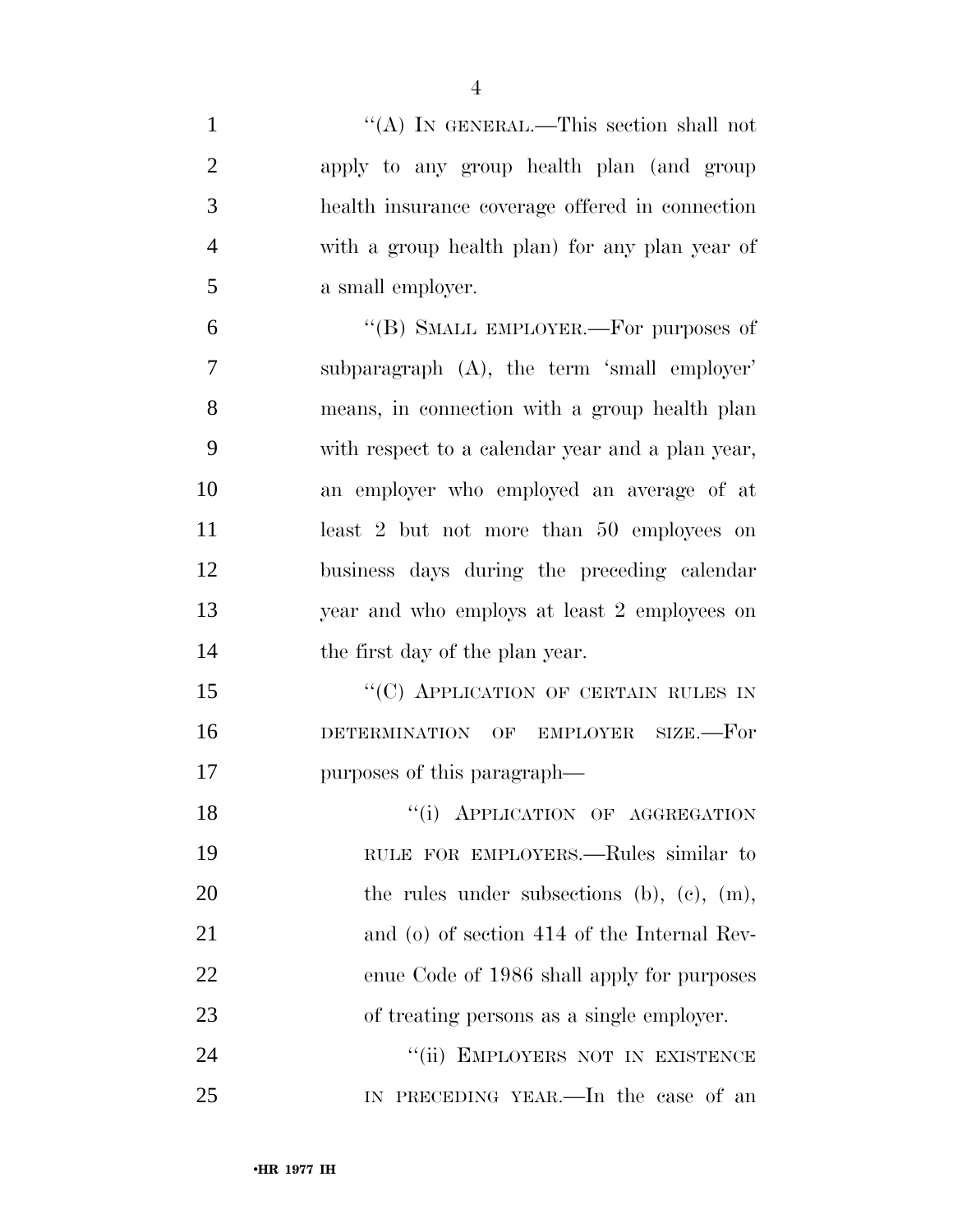| $\mathbf{1}$   | employer which was not in existence                       |
|----------------|-----------------------------------------------------------|
| $\overline{2}$ | throughout the preceding calendar year,                   |
| 3              | the determination of whether such em-                     |
| $\overline{4}$ | ployer is a small employer shall be based                 |
| 5              | on the average number of employees that                   |
| 6              | it is reasonably expected such employer                   |
| $\overline{7}$ | will employ on business days in the current               |
| 8              | calendar year.                                            |
| 9              | "(iii) PREDECESSORS.—Any reference                        |
| 10             | in this paragraph to an employer shall in-                |
| 11             | clude a reference to any predecessor of                   |
| 12             | such employer.                                            |
| 13             | "(2) INCREASED COST EXEMPTION.—This sec-                  |
| 14             | tion shall not apply with respect to a group health       |
| 15             | plan (or health insurance coverage offered in connec-     |
| 16             | tion with a group health plan) if the application of      |
| 17             | this section to such plan (or to such coverage) re-       |
| 18             | sults in an increase in the cost under the plan (or       |
| 19             | for such coverage) of at least 1 percent.                 |
| 20             | "(d) SEPARATE APPLICATION TO EACH OPTION OF-              |
| 21             | FERED.—In the case of a group health plan that offers     |
| 22             | a participant or beneficiary two or more benefit package  |
| 23             | options under the plan, the requirements of this section  |
| 24             | shall be applied separately with respect to each such op- |
| 25             | tion.                                                     |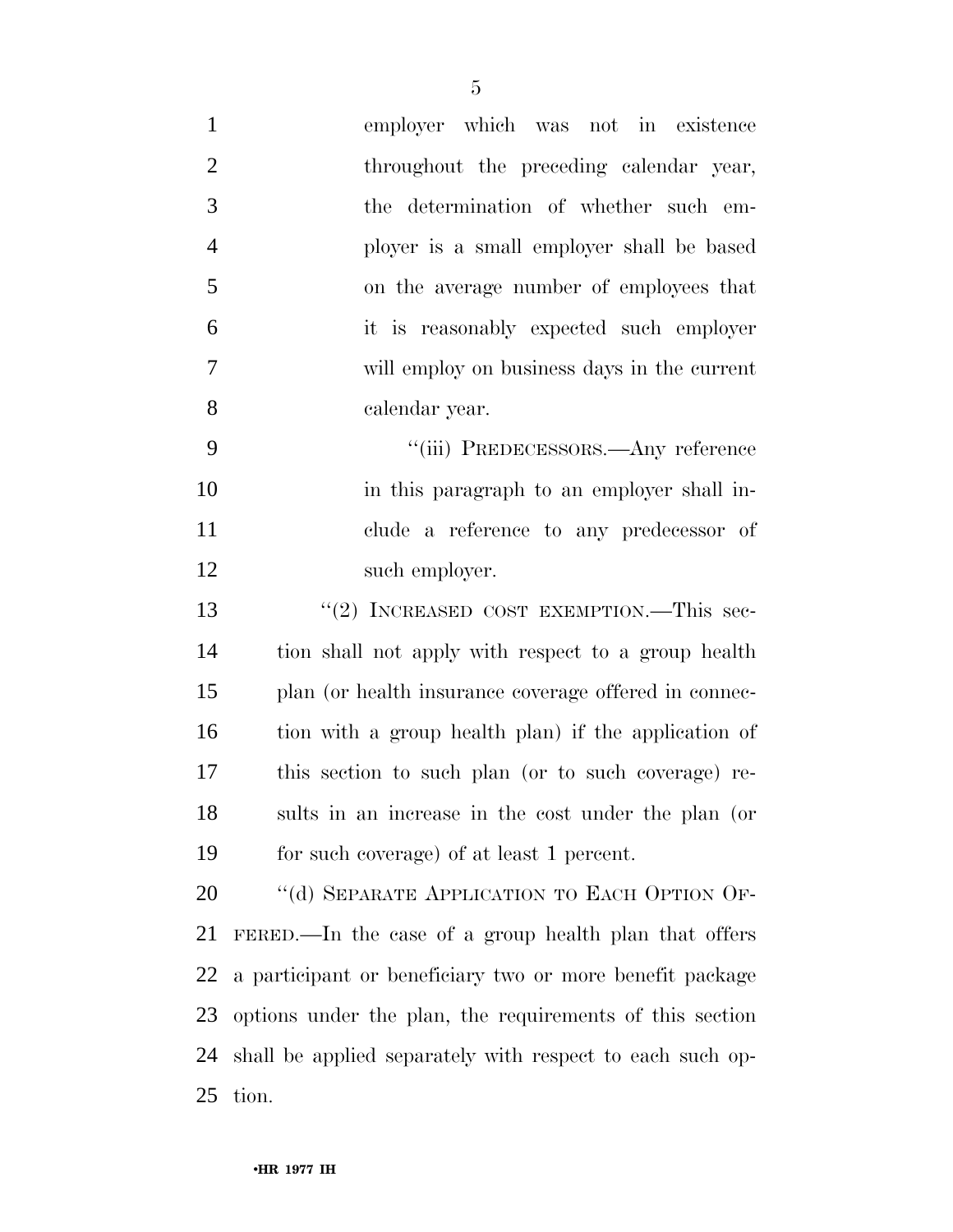''(e) DEFINITIONS.—For purposes of this section— 2 "(1) TREATMENT LIMITATION.—The term 'treatment limitation' means, with respect to benefits under a group health plan or health insurance cov- erage, any day or visit limits imposed on coverage of benefits under the plan or coverage during a period of time. 8 "(2) FINANCIAL REQUIREMENT.—The term 'fi- nancial requirement' means, with respect to benefits under a group health plan or health insurance cov- erage, any deductible, coinsurance, or cost-sharing or an annual or lifetime dollar limit imposed with re- spect to the benefits under the plan or coverage. 14 "(3) MEDICAL OR SURGICAL BENEFITS.—The term 'medical or surgical benefits' means benefits with respect to medical or surgical services, as de-fined under the terms of the plan or coverage (as the

treatment benefits.

20 "(4) SUBSTANCE ABUSE TREATMENT BENE- FITS.—The term 'substance abuse treatment bene- fits' means benefits with respect to substance abuse treatment services but only insofar as such treat-ment services are abstinence-based. Such term in-

case may be), but does not include substance abuse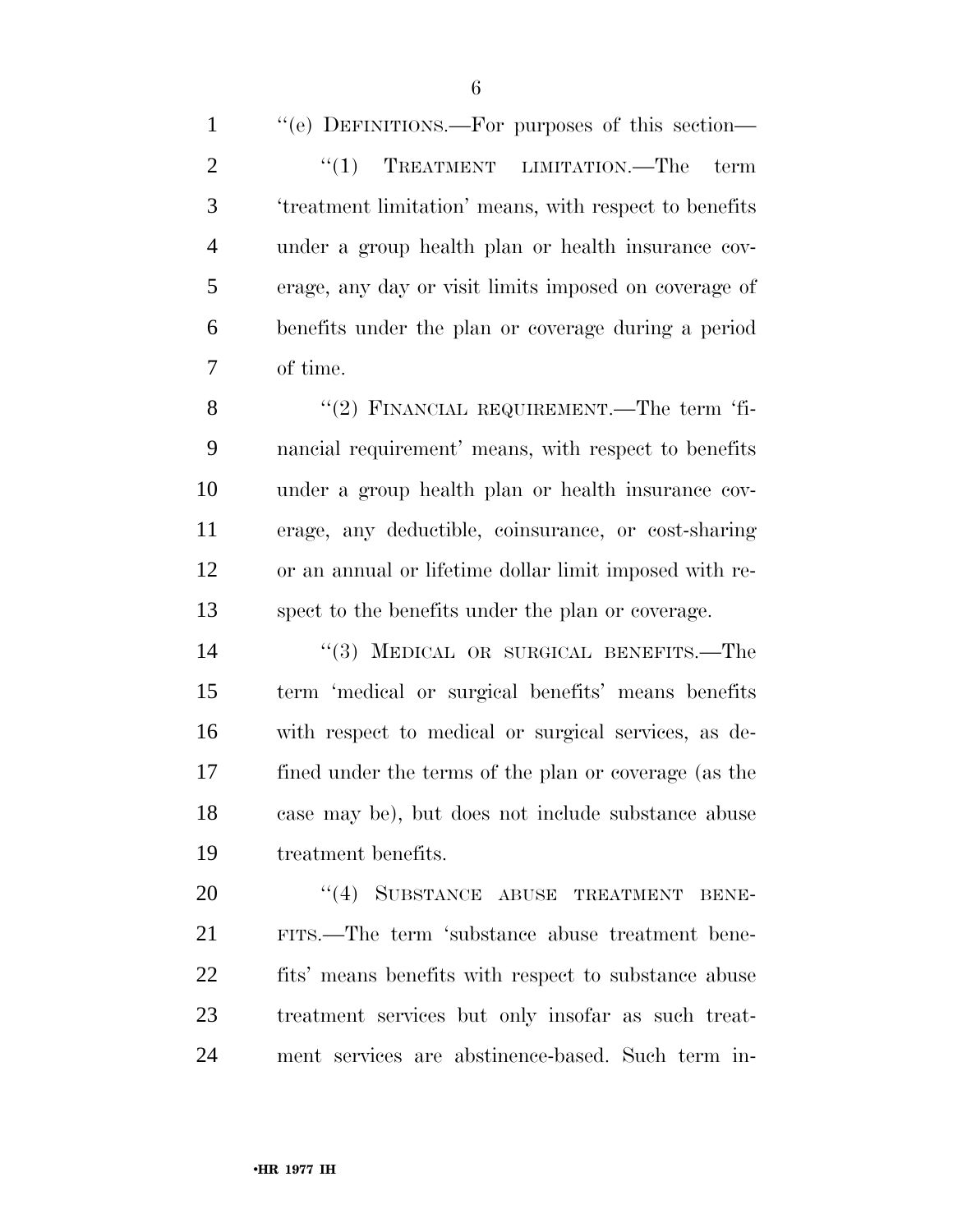| $\mathbf{1}$   | cludes non-narcotic medication-based therapy and         |
|----------------|----------------------------------------------------------|
| $\overline{2}$ | appropriate transitional medication-based therapy.       |
| 3              | "(5) SUBSTANCE ABUSE TREATMENT<br>SERV-                  |
| $\overline{4}$ | ICES.—The term 'substance abuse services' means          |
| 5              | any of the following items and services provided for     |
| 6              | the treatment of substance abuse:                        |
| 7              | "(A) Inpatient treatment, including detoxi-              |
| 8              | fication.                                                |
| 9              | $\lq\lq$ (B) Non-hospital residential treatment.         |
| 10             | ``(C)<br>Outpatient treatment, including                 |
| 11             | screening and assessment, medication manage-             |
| 12             | ment, individual, group, and family counseling,          |
| 13             | and relapse prevention.                                  |
| 14             | "(D) Prevention services, including health               |
| 15             | education and individual and group counseling            |
| 16             | to encourage the reduction of risk factors for           |
| 17             | substance abuse.                                         |
| 18             | $\cdot\cdot$ (6) SUBSTANCE ABUSE.—The term 'substance    |
| 19             | abuse' includes chemical dependency.                     |
| 20             | "(f) NOTICE.—A group health plan under this part         |
| 21             | shall comply with the notice requirement under section   |
| 22             | 714(f) of the Employee Retirement Income Security Act    |
| 23             | of 1974 with respect to the requirements of this section |
| 24             | as if such section applied to such plan.                 |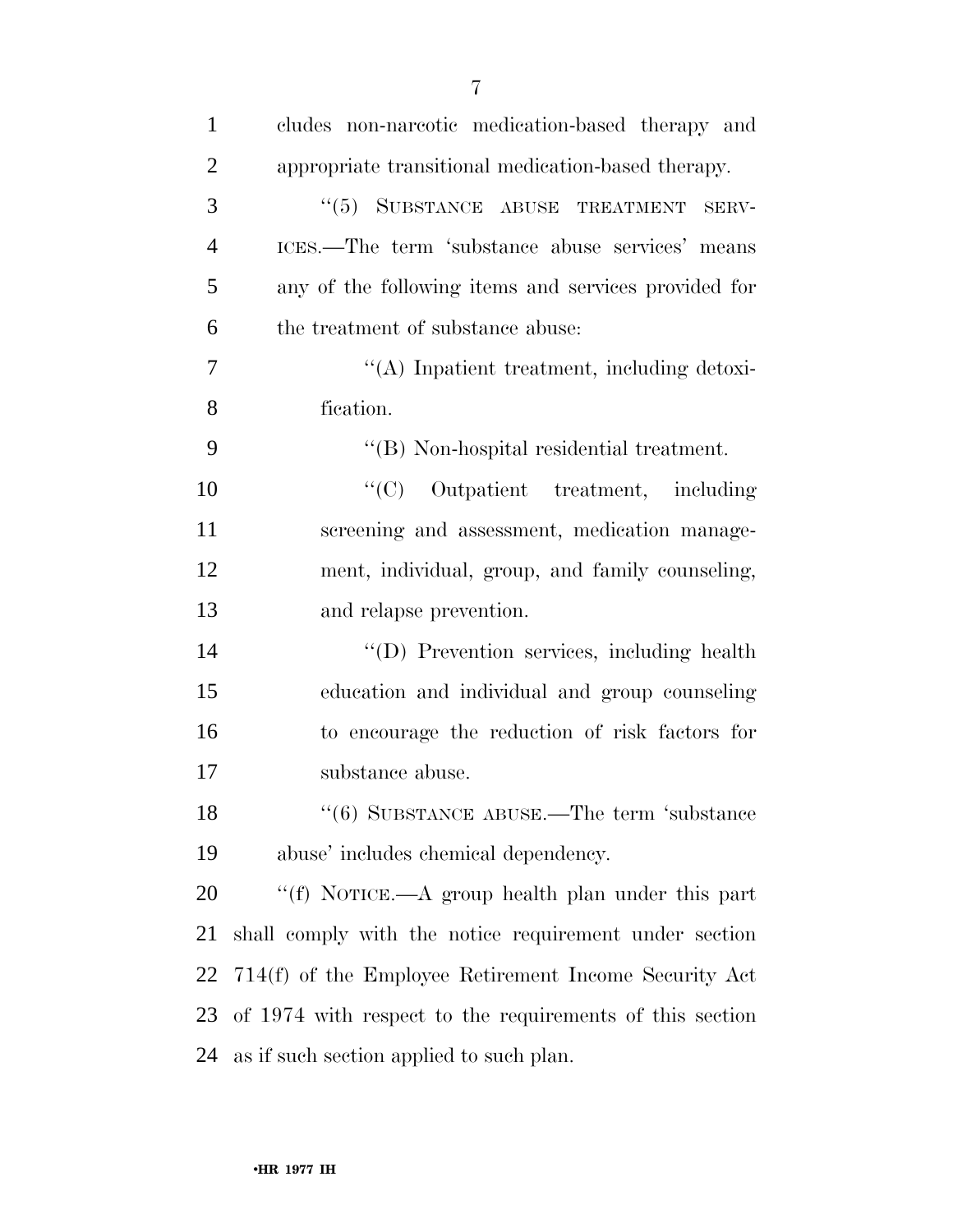| $\mathbf{1}$   | "(g) SUNSET.—This section shall not apply to bene-            |
|----------------|---------------------------------------------------------------|
| 2              | fits for services furnished in plan years beginning on or     |
| 3              | after January 1, $2005$ .".                                   |
| $\overline{4}$ | (B) CONFORMING AMENDMENT.-Section                             |
| 5              | $2723(c)$ of such Act (42 U.S.C. $300gg-23(c)$ ) is           |
| 6              | amended by striking "section 2704" and insert-                |
| 7              | ing "sections $2704$ and $2707$ ".                            |
| 8              | (2) ERISA AMENDMENTS.-                                        |
| 9              | (A) IN GENERAL.—Subpart B of part 7 of                        |
| 10             | subtitle B of title I of the Employee Retirement              |
| 11             | Income Security Act of 1974 is amended by                     |
| 12             | adding at the end the following new section:                  |
| 13             | "SEC. 714. PARITY IN THE APPLICATION OF TREATMENT             |
| 14             | <b>LIMITATIONS</b><br><b>AND FINANCIAL</b><br><b>REQUIRE-</b> |
| 15             | MENTS TO SUBSTANCE ABUSE TREATMENT                            |
| 16             | <b>BENEFITS.</b>                                              |
| 17             | "(a) In GENERAL.—In the case of a group health                |
|                | 18 plan (or health insurance coverage offered in connection   |
| 19             | with such a plan) that provides both medical and surgical     |
| 20             | benefits and substance abuse treatment benefits, the plan     |
| 21             | or coverage shall not impose treatment limitations or fi-     |
| 22             | nancial requirements on the substance abuse treatment         |
|                |                                                               |

posed for medical and surgical benefits.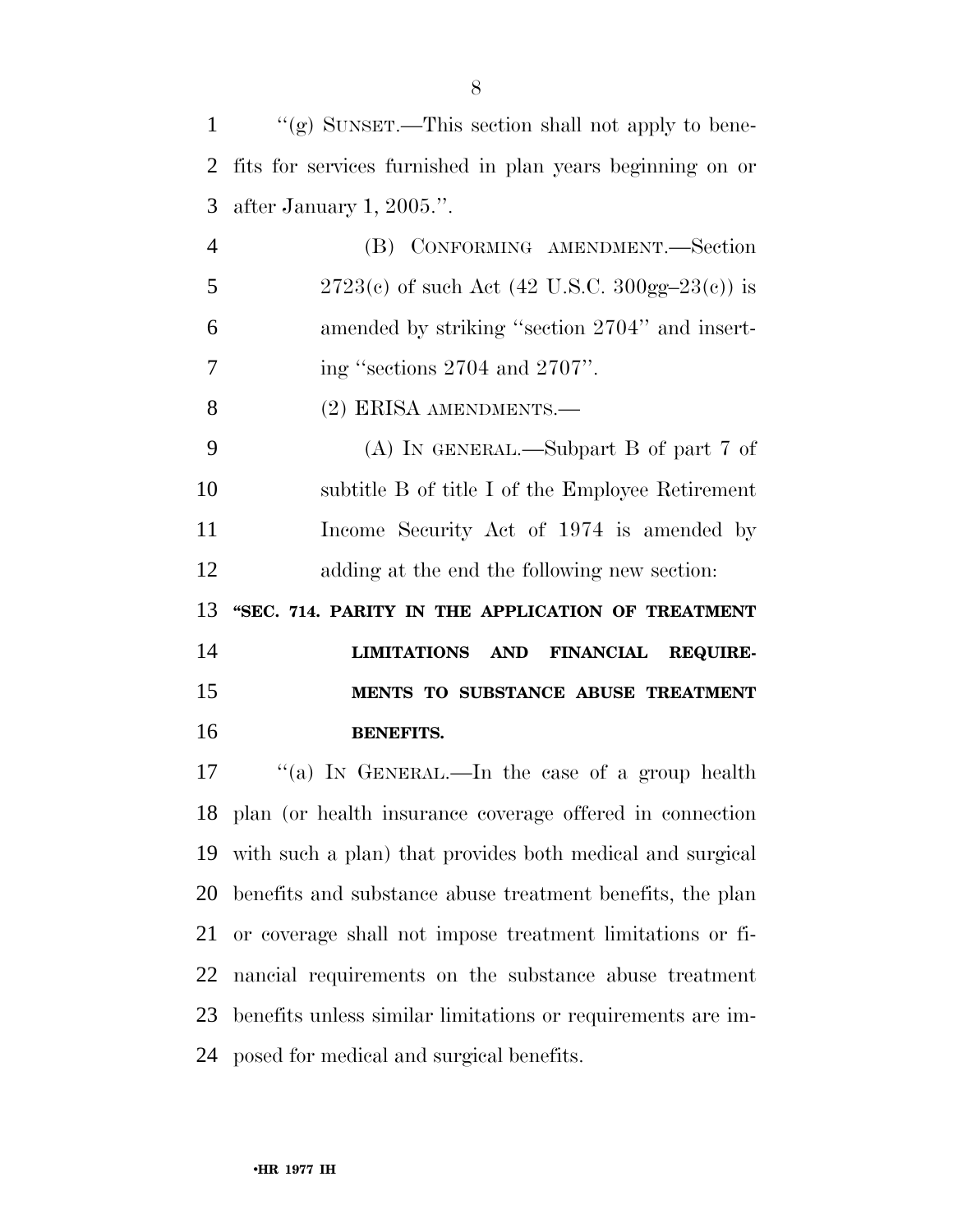''(b) CONSTRUCTION.—Nothing in this section shall be construed—

 ''(1) as requiring a group health plan (or health insurance coverage offered in connection with such a plan) to provide any substance abuse treatment ben-efits; or

 $\frac{1}{2}$  <sup>('(2)</sup> to prevent a group health plan or a health insurance issuer offering group health insurance cov- erage from negotiating the level and type of reim- bursement with a provider for care provided in ac-cordance with this section.

12 "(c) EXEMPTIONS.—

**''(1) SMALL EMPLOYER EXEMPTION.—** 

14 "(A) IN GENERAL.—This section shall not apply to any group health plan (and group health insurance coverage offered in connection with a group health plan) for any plan year of a small employer.

19 "(B) SMALL EMPLOYER.—For purposes of subparagraph (A), the term 'small employer' means, in connection with a group health plan with respect to a calendar year and a plan year, an employer who employed an average of at least 2 but not more than 50 employees on business days during the preceding calendar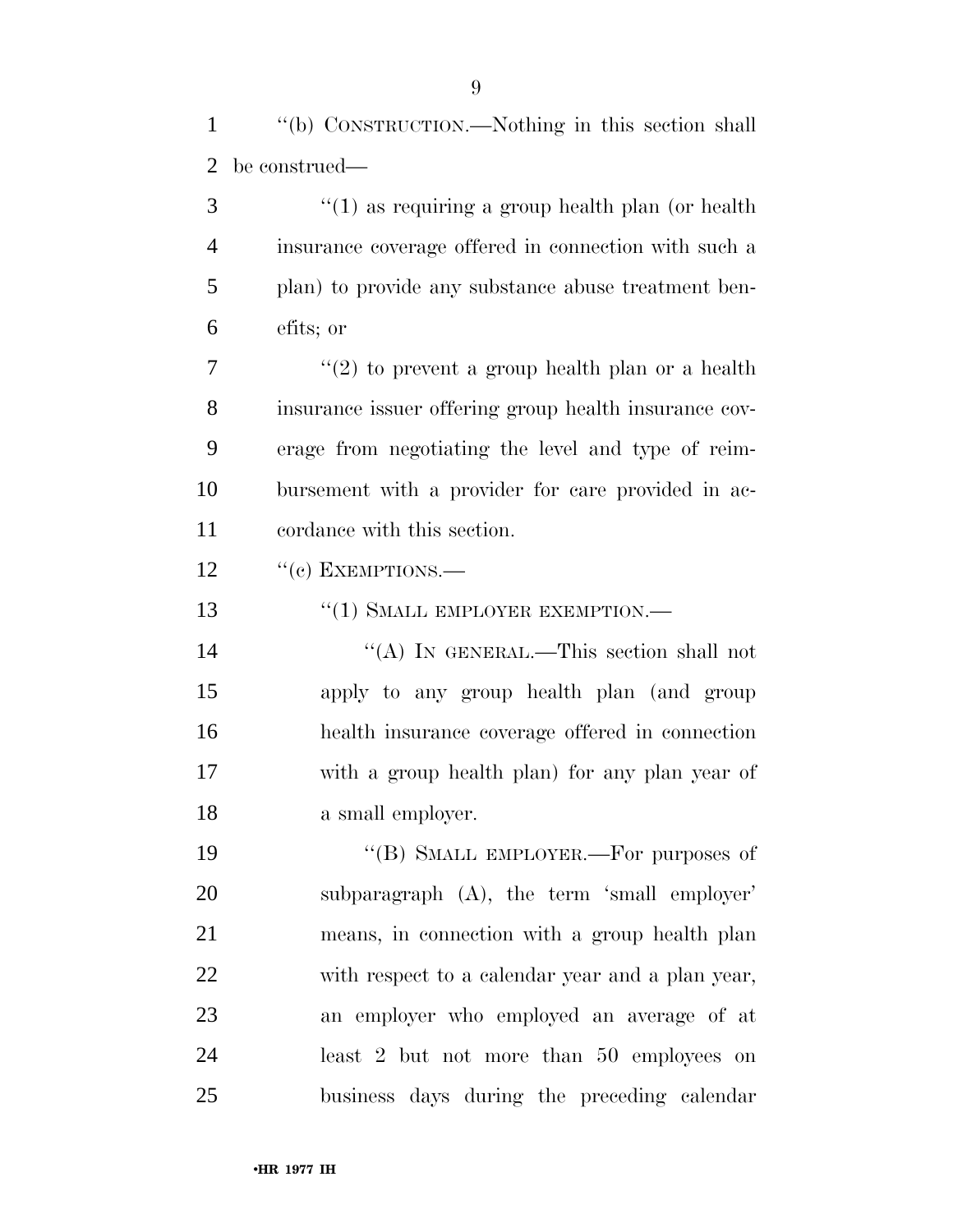| $\mathbf{1}$   | year and who employs at least 2 employees on        |
|----------------|-----------------------------------------------------|
| $\overline{2}$ | the first day of the plan year.                     |
| 3              | "(C) APPLICATION OF CERTAIN RULES IN                |
| $\overline{4}$ | DETERMINATION OF EMPLOYER SIZE.-For                 |
| 5              | purposes of this paragraph—                         |
| 6              | "(i) APPLICATION OF AGGREGATION                     |
| 7              | RULE FOR EMPLOYERS.—Rules similar to                |
| 8              | the rules under subsections $(b)$ , $(c)$ , $(m)$ , |
| 9              | and (o) of section 414 of the Internal Rev-         |
| 10             | enue Code of 1986 shall apply for purposes          |
| 11             | of treating persons as a single employer.           |
| 12             | "(ii) EMPLOYERS NOT IN EXISTENCE                    |
| 13             | IN PRECEDING YEAR.—In the case of an                |
| 14             | employer which was not in existence                 |
| 15             | throughout the preceding calendar year,             |
| 16             | the determination of whether such em-               |
| 17             | ployer is a small employer shall be based           |
| 18             | on the average number of employees that             |
| 19             | it is reasonably expected such employer             |
| 20             | will employ on business days in the current         |
| 21             | calendar year.                                      |
| 22             | "(iii) PREDECESSORS.—Any reference                  |
| 23             | in this paragraph to an employer shall in-          |
| 24             | clude a reference to any predecessor of             |
| 25             | such employer.                                      |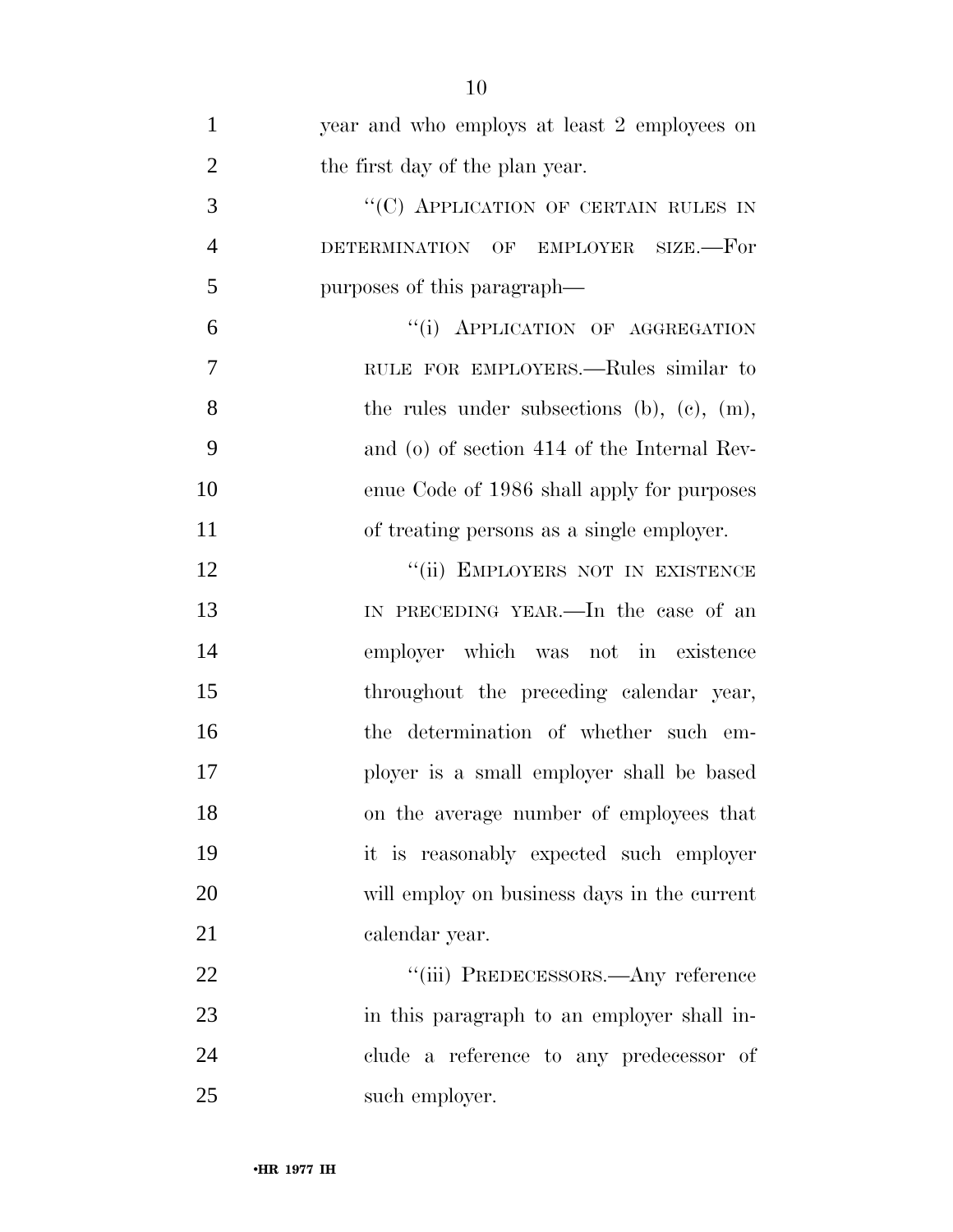1 "(2) INCREASED COST EXEMPTION.—This sec- tion shall not apply with respect to a group health plan (or health insurance coverage offered in connec- tion with a group health plan) if the application of this section to such plan (or to such coverage) re- sults in an increase in the cost under the plan (or for such coverage) of at least 1 percent.

8 "(d) SEPARATE APPLICATION TO EACH OPTION OF- FERED.—In the case of a group health plan that offers a participant or beneficiary two or more benefit package options under the plan, the requirements of this section shall be applied separately with respect to each such op-tion.

 ''(e) DEFINITIONS.—For purposes of this section— 15 "(1) TREATMENT LIMITATION.—The term 'treatment limitation' means, with respect to benefits under a group health plan or health insurance cov- erage, any day or visit limits imposed on coverage of benefits under the plan or coverage during a period of time.

21 "(2) FINANCIAL REQUIREMENT.—The term 'fi- nancial requirement' means, with respect to benefits under a group health plan or health insurance cov-erage, any deductible, coinsurance, or cost-sharing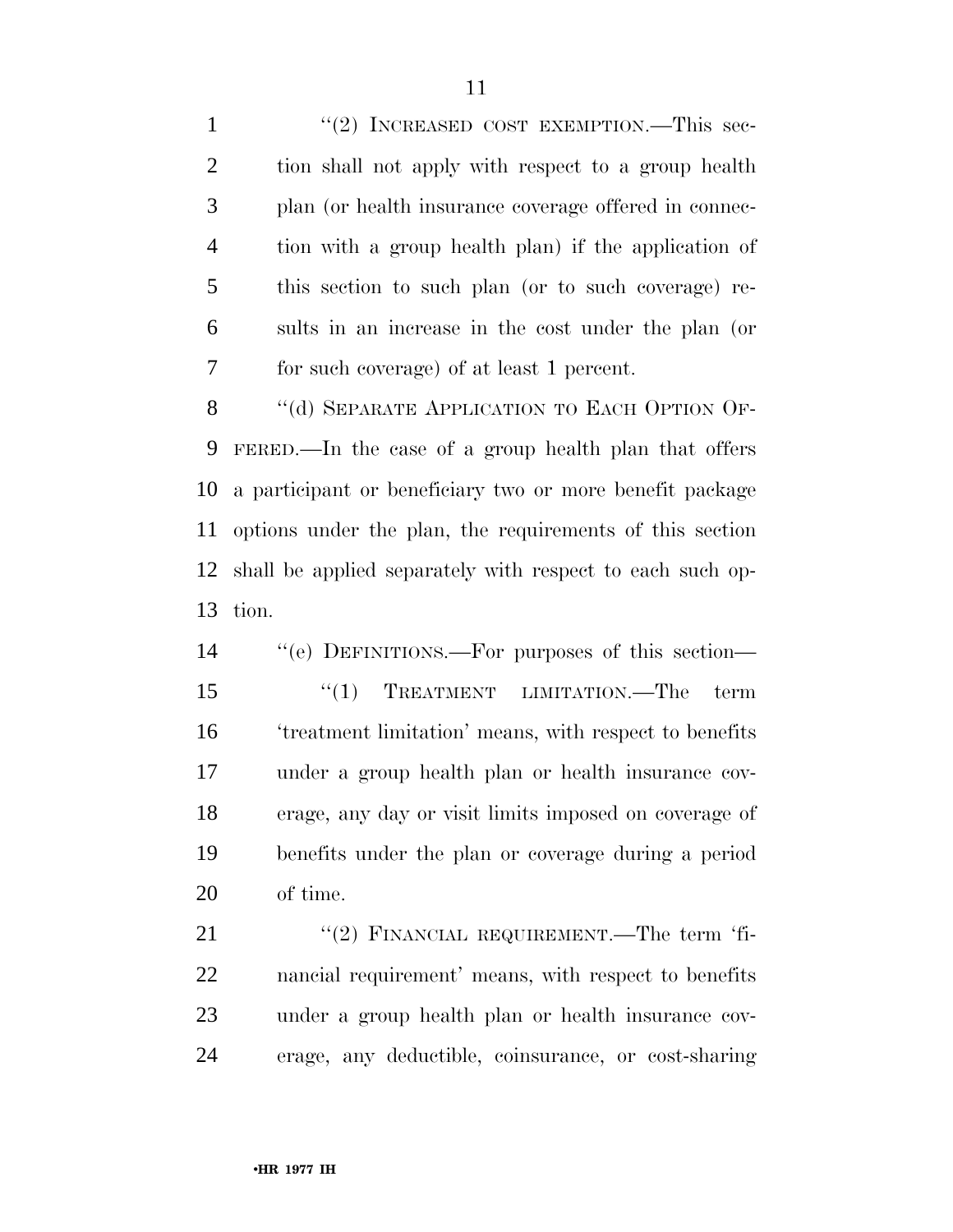| $\mathbf{1}$   | or an annual or lifetime dollar limit imposed with re-         |
|----------------|----------------------------------------------------------------|
| $\overline{2}$ | spect to the benefits under the plan or coverage.              |
| 3              | "(3) MEDICAL OR SURGICAL BENEFITS.—The                         |
| $\overline{4}$ | term 'medical or surgical benefits' means benefits             |
| 5              | with respect to medical or surgical services, as de-           |
| 6              | fined under the terms of the plan or coverage (as the          |
| 7              | case may be), but does not include substance abuse             |
| 8              | treatment benefits.                                            |
| 9              | "(4) SUBSTANCE ABUSE TREATMENT<br><b>BENE-</b>                 |
| 10             | FITS.—The term 'substance abuse treatment bene-                |
| 11             | fits' means benefits with respect to substance abuse           |
| 12             | treatment services but only insofar as such treat-             |
| 13             | ment services are abstinence-based. Such term in-              |
| 14             | cludes non-narcotic medication-based therapy and               |
| 15             | appropriate transitional medication-based therapy.             |
| 16             | "(5) SUBSTANCE ABUSE TREATMENT SERV-                           |
| 17             | ICES.—The term 'substance abuse services' means                |
| 18             | any of the following items and services provided for           |
| 19             | the treatment of substance abuse:                              |
| 20             | $\lq\lq$ . In a Instituted Instituted in the including detoxi- |
| 21             | fication.                                                      |
| 22             | "(B) Non-hospital residential treatment.                       |
| 23             | ``(C)<br>Outpatient treatment, including                       |
| 24             | screening and assessment, medication manage-                   |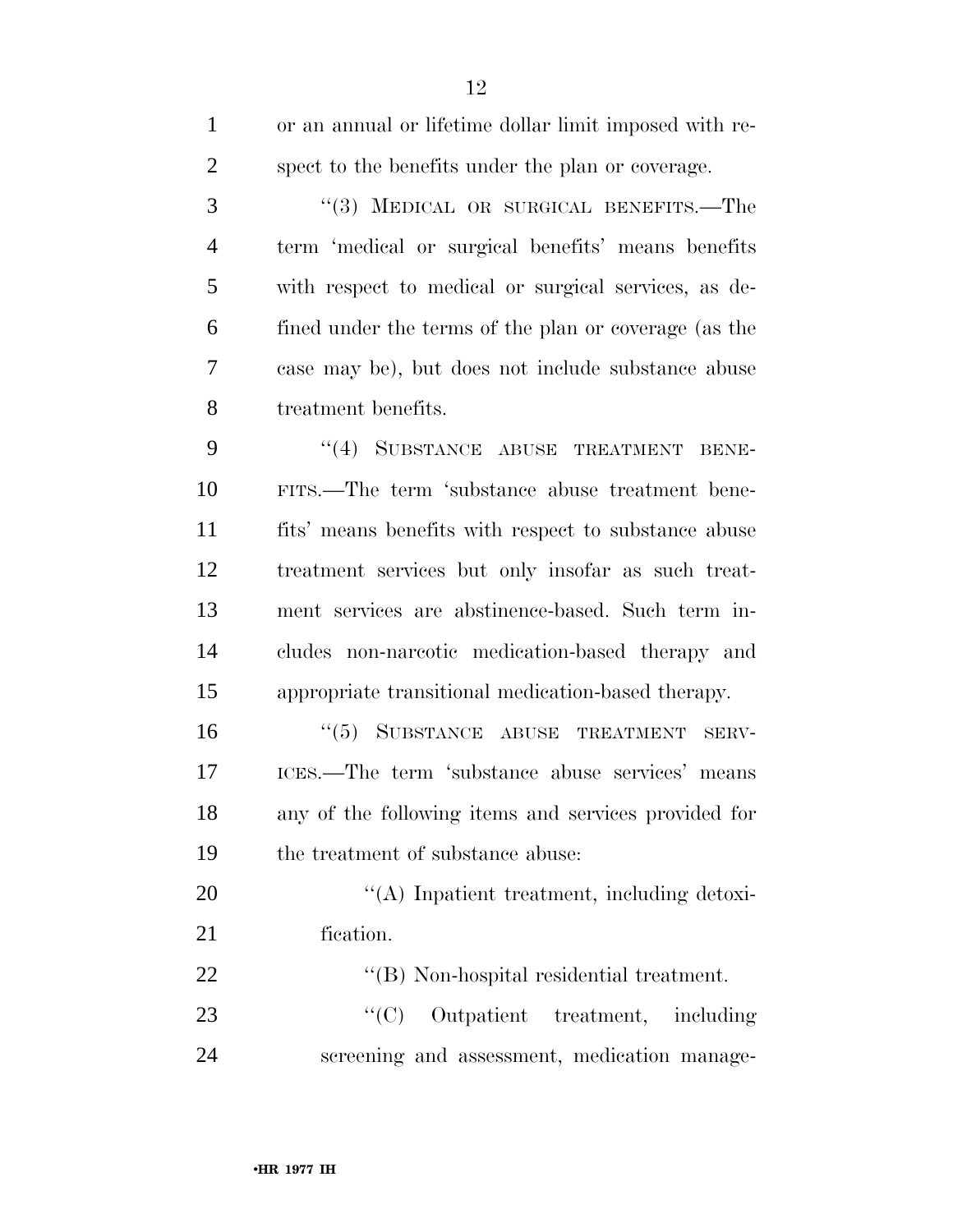| $\mathbf{1}$   | ment, individual, group, and family counseling,             |
|----------------|-------------------------------------------------------------|
| $\overline{2}$ | and relapse prevention.                                     |
| 3              | "(D) Prevention services, including health                  |
| $\overline{4}$ | education and individual and group counseling               |
| 5              | to encourage the reduction of risk factors for              |
| 6              | substance abuse.                                            |
| $\overline{7}$ | "(6) SUBSTANCE ABUSE.—The term 'substance                   |
| 8              | abuse' includes chemical dependency.                        |
| 9              | "(f) NOTICE UNDER GROUP HEALTH PLAN.—The                    |
| 10             | imposition of the requirements of this section shall be     |
| 11             | treated as a material modification in the terms of the plan |
| 12             | described in section $102(a)(1)$ , for purposes of assuring |
| 13             | notice of such requirements under the plan; except that     |
| 14             | the summary description required to be provided under the   |
| 15             | last sentence of section $104(b)(1)$ with respect to such   |
| 16             | modification shall be provided by not later than 60 days    |
| 17             | after the first day of the first plan year in which such    |
|                | 18 requirements apply.                                      |
| 19             | "(g) SUNSET.—This section shall not apply to bene-          |
| 20             | fits for services furnished in plan years beginning on or   |
| 21             | after January 1, $2005$ .".                                 |
| 22             | (B) Section $731(c)$ of such Act $(29 \text{ U.S.C.})$      |
|                |                                                             |

 1191(c)) is amended by striking ''section 711'' and inserting ''sections 711 and 714''.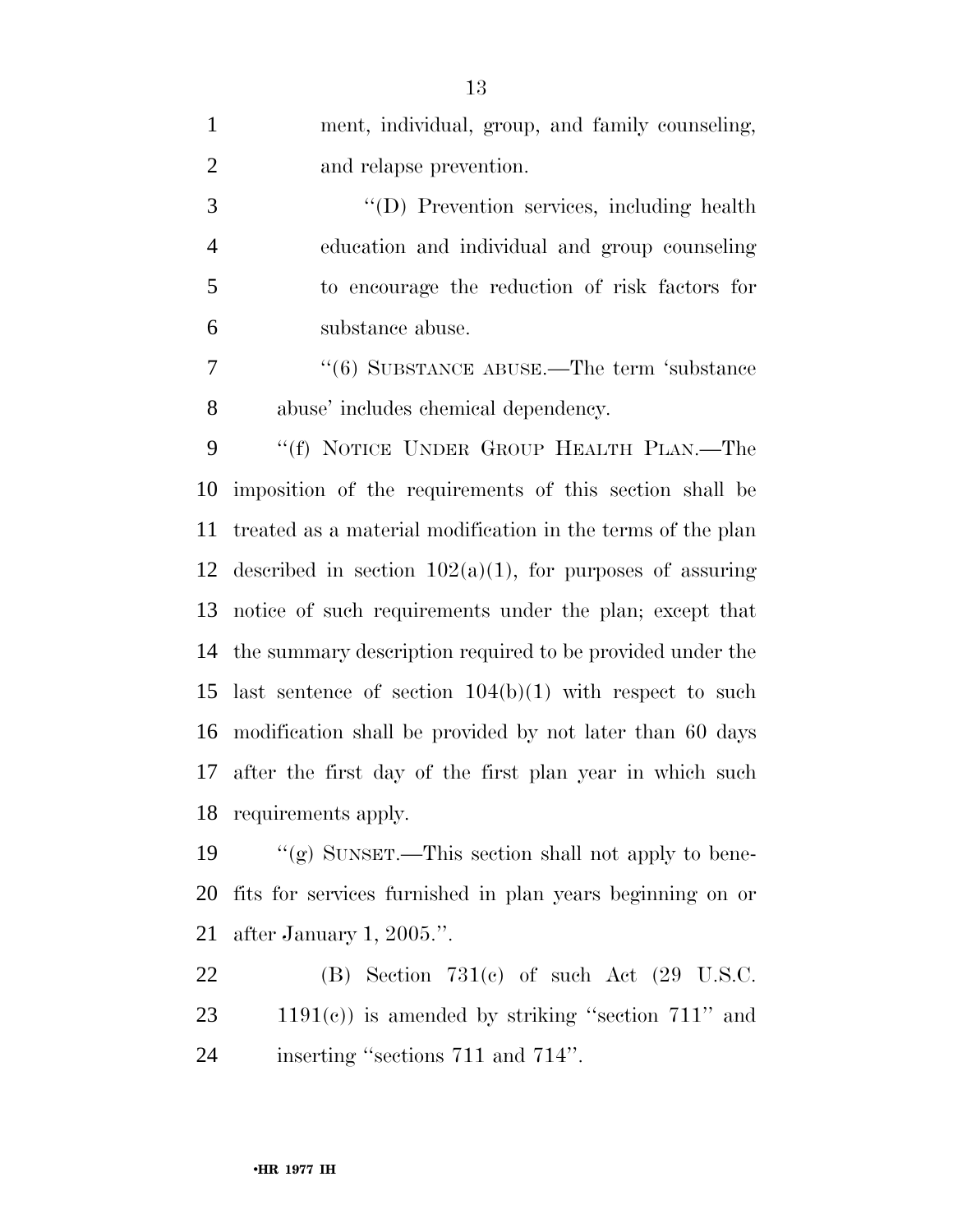| $\mathbf{1}$   | $(C)$ Section 732(a) of such Act $(29 \text{ U.S.C.})$                                                                                 |
|----------------|----------------------------------------------------------------------------------------------------------------------------------------|
| $\overline{2}$ | $1191a(a)$ ) is amended by striking "section 711" and                                                                                  |
| 3              | inserting "sections 711 and 714".                                                                                                      |
| $\overline{4}$ | (D) The table of contents in section 1 of such                                                                                         |
| 5              | Act is amended by inserting after the item relating                                                                                    |
| 6              | to section 713 the following new item:                                                                                                 |
|                | "Sec. 714. Parity in the application of treatment limitations and financial re-<br>quirements to substance abuse treatment benefits.". |
| 7              | (3) INTERNAL REVENUE<br>$\mathrm{CODE}$<br>AMEND-                                                                                      |
| 8              | MENTS.— $(A)$ Subchapter B of chapter 100 of the                                                                                       |
| 9              | Internal Revenue Code of 1986 (relating to other re-                                                                                   |
| 10             | quirements) is amended by adding at the end the                                                                                        |
| 11             | following new section:                                                                                                                 |
|                |                                                                                                                                        |
| 12             | "SEC. 9813. PARITY IN THE APPLICATION OF TREATMENT                                                                                     |
| 13             | LIMITATIONS AND FINANCIAL<br><b>REQUIRE-</b>                                                                                           |
| 14             | MENTS TO SUBSTANCE ABUSE TREATMENT                                                                                                     |
| 15             | <b>BENEFITS.</b>                                                                                                                       |
| 16             | "(a) IN GENERAL.—In the case of a group health                                                                                         |
|                | 17 plan that provides both medical and surgical benefits and                                                                           |
| 18             | substance abuse treatment benefits, the plan shall not im-                                                                             |
| 19             | pose treatment limitations or financial requirements on                                                                                |
| 20             | the substance abuse treatment benefits unless similar limi-                                                                            |
| 21             | tations or requirements are imposed for medical and sur-                                                                               |
|                | 22 gical benefits.                                                                                                                     |

 ''(b) CONSTRUCTION.—Nothing in this section shall be construed—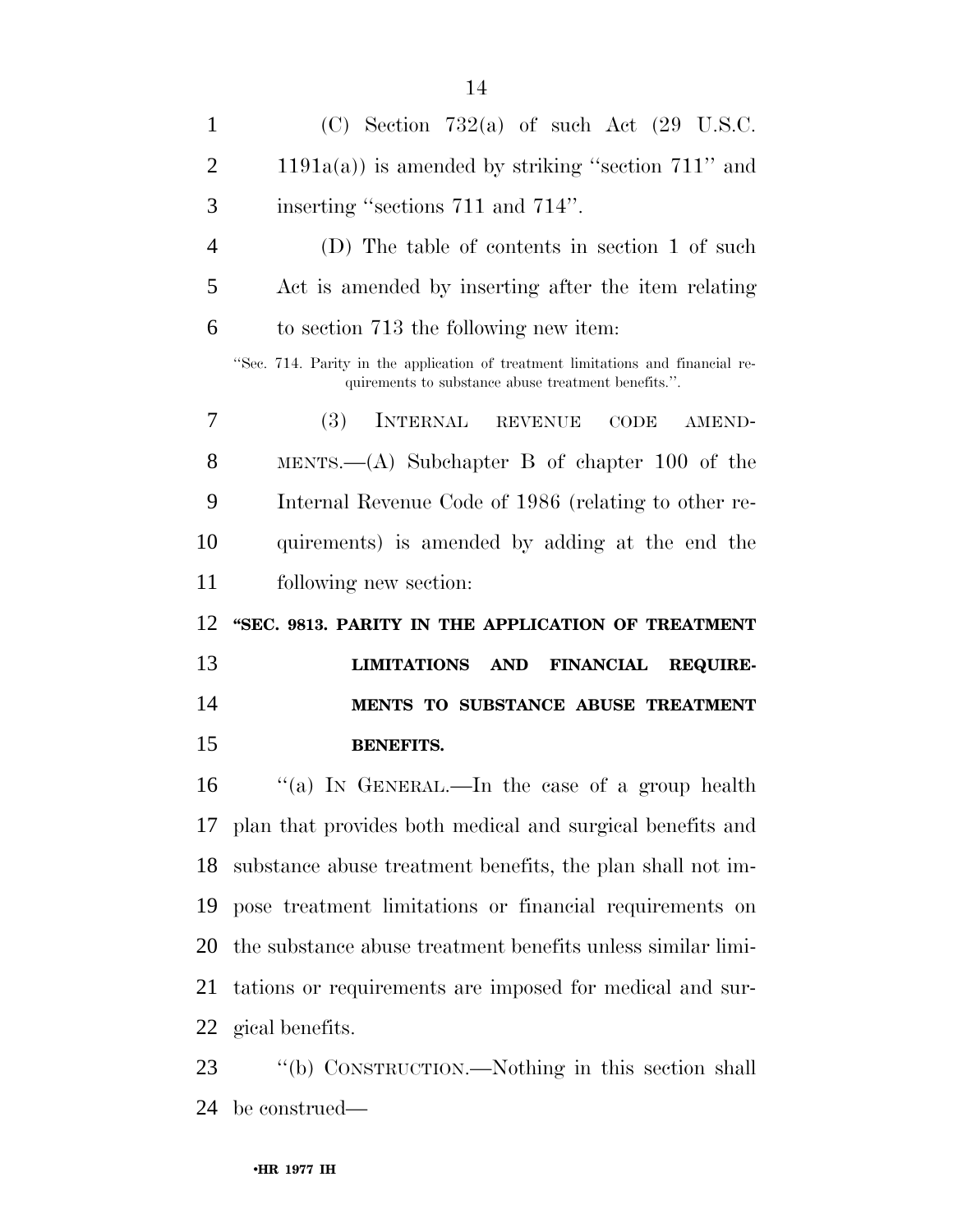| $\mathbf{1}$   | $"(1)$ as requiring a group health plan to provide |
|----------------|----------------------------------------------------|
| $\overline{2}$ | any substance abuse treatment benefits; or         |
| 3              | $\lq(2)$ to prevent a group health plan from nego- |
| $\overline{4}$ | tiating the level and type of reimbursement with a |
| 5              | provider for care provided in accordance with this |
| 6              | section.                                           |
| 7              | "(c) EXEMPTIONS.-                                  |
| 8              | $``(1)$ SMALL EMPLOYER EXEMPTION.—                 |
| 9              | "(A) IN GENERAL.—This section shall not            |
| 10             | apply to any group health plan for any plan        |
| 11             | year of a small employer.                          |
| 12             | "(B) SMALL EMPLOYER.—For purposes of               |
| 13             | subparagraph (A), the term 'small employer'        |
| 14             | means, in connection with a group health plan      |
| 15             | with respect to a calendar year and a plan year,   |
| 16             | an employer who employed an average of at          |
| 17             | least 2 but not more than 50 employees on          |
| 18             | business days during the preceding calendar        |
| 19             | year and who employs at least 2 employees on       |
| 20             | the first day of the plan year.                    |
| 21             | "(C) APPLICATION OF CERTAIN RULES IN               |
| 22             | size.—For<br><b>DETERMINATION</b><br>OF EMPLOYER   |
| 23             | purposes of this paragraph—                        |
| 24             | "(i) APPLICATION OF AGGREGATION                    |
| 25             | RULE FOR EMPLOYERS.—Rules similar to               |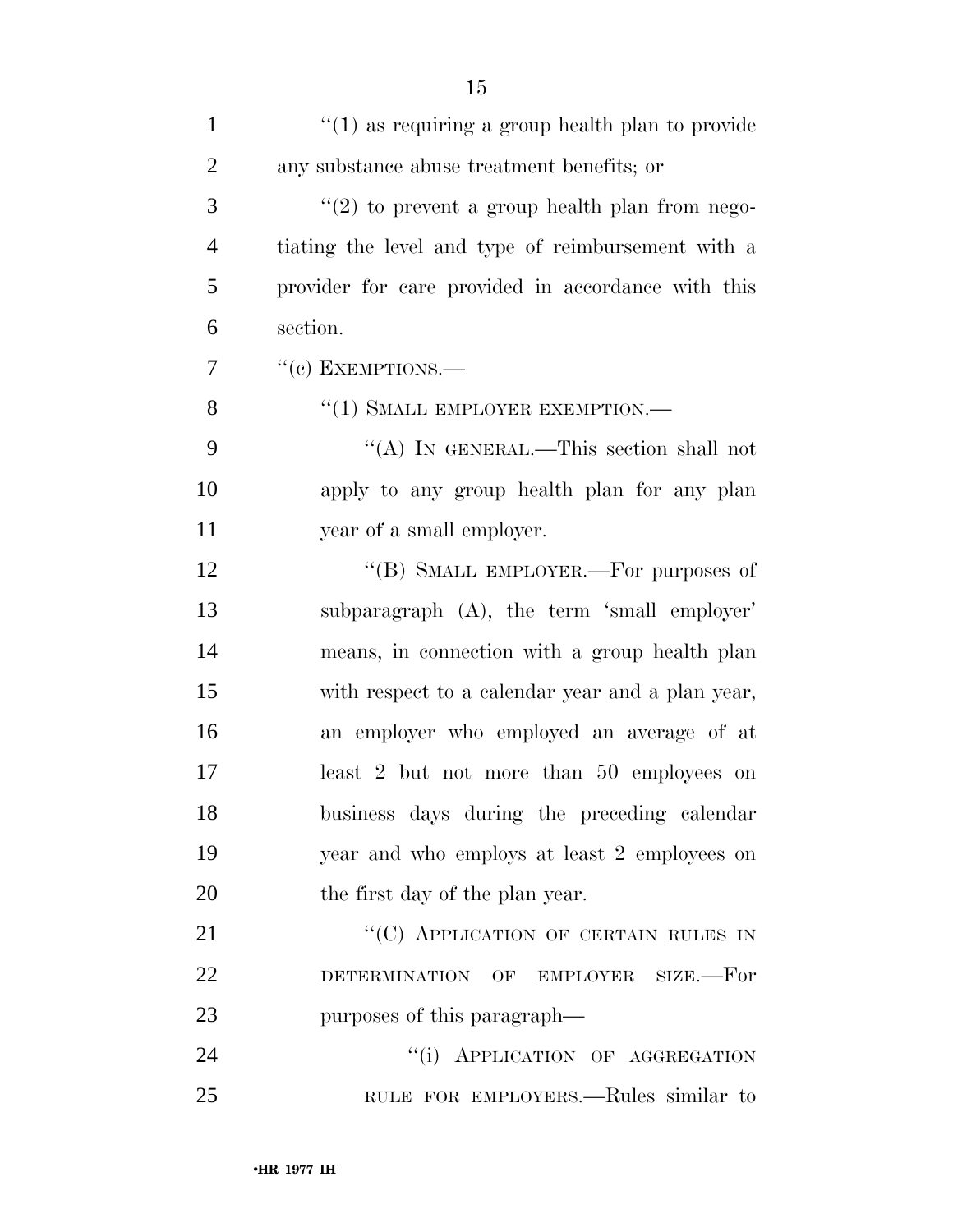1 the rules under subsections (b), (c), (m), and (o) of section 414 shall apply for pur- poses of treating persons as a single em-ployer.

5 "(ii) EMPLOYERS NOT IN EXISTENCE IN PRECEDING YEAR.—In the case of an employer which was not in existence throughout the preceding calendar year, the determination of whether such em- ployer is a small employer shall be based on the average number of employees that it is reasonably expected such employer will employ on business days in the current calendar year.

15 "(iii) PREDECESSORS.—Any reference in this paragraph to an employer shall in- clude a reference to any predecessor of 18 such employer.

19 "(2) INCREASED COST EXEMPTION.—This sec- tion shall not apply with respect to a group health plan if the application of this section to such plan results in an increase in the cost under the plan of at least 1 percent.

24 "(d) SEPARATE APPLICATION TO EACH OPTION OF-FERED.—In the case of a group health plan that offers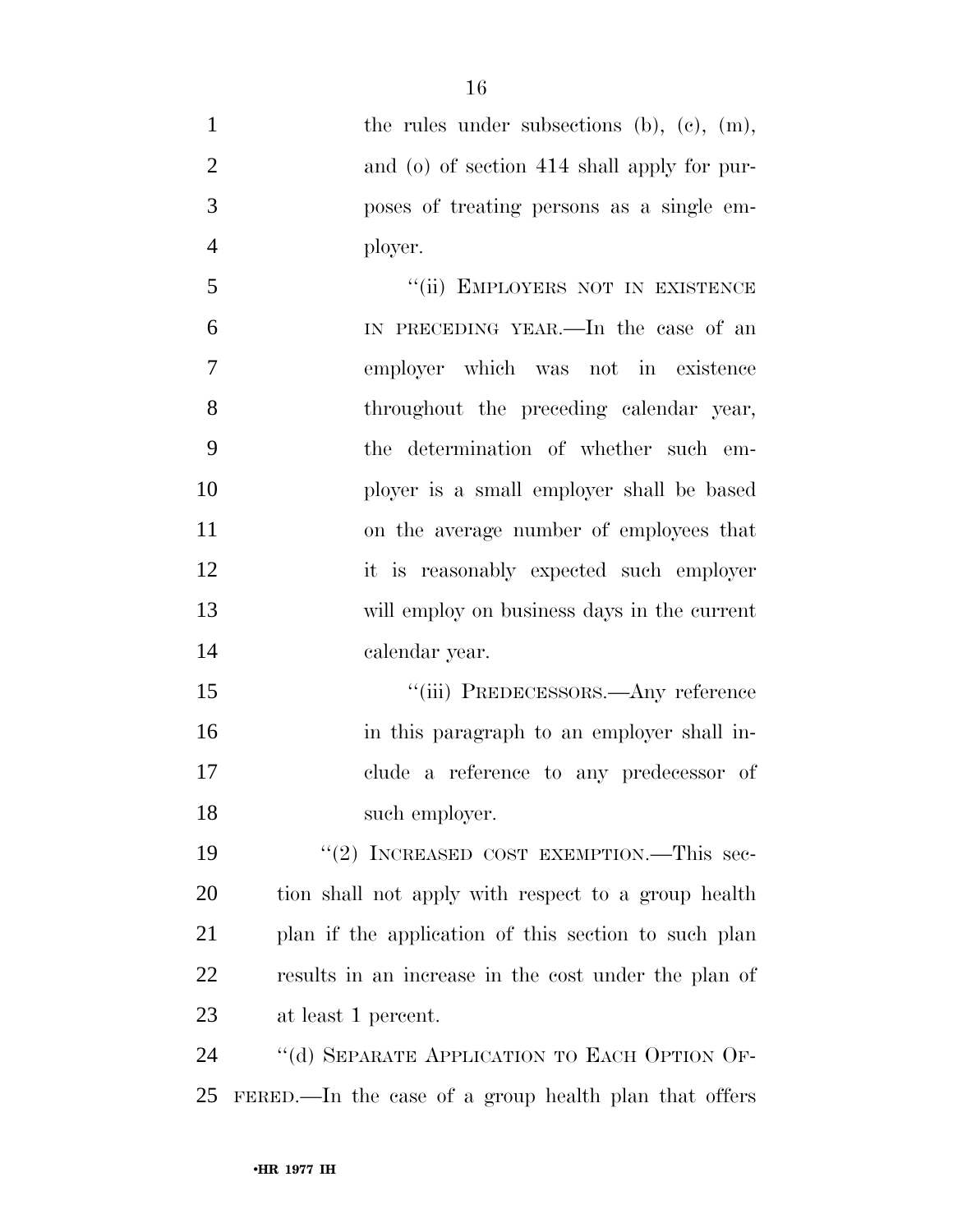a participant or beneficiary two or more benefit package options under the plan, the requirements of this section shall be applied separately with respect to each such op-tion.

 ''(e) DEFINITIONS.—For purposes of this section— 6 "(1) TREATMENT LIMITATION.—The term 'treatment limitation' means, with respect to benefits under a group health plan, any day or visit limits imposed on coverage of benefits under the plan dur-ing a period of time.

11 ''(2) FINANCIAL REQUIREMENT.—The term 'fi- nancial requirement' means, with respect to benefits under a group health plan, any deductible, coinsur- ance, or cost-sharing or an annual or lifetime dollar limit imposed with respect to the benefits under the plan.

17 "(3) MEDICAL OR SURGICAL BENEFITS.—The term 'medical or surgical benefits' means benefits with respect to medical or surgical services, as de- fined under the terms of the plan, but does not in-21 clude substance abuse treatment benefits.

22 "(4) SUBSTANCE ABUSE TREATMENT BENE- FITS.—The term 'substance abuse treatment bene- fits' means benefits with respect to substance abuse treatment services but only insofar as such treat-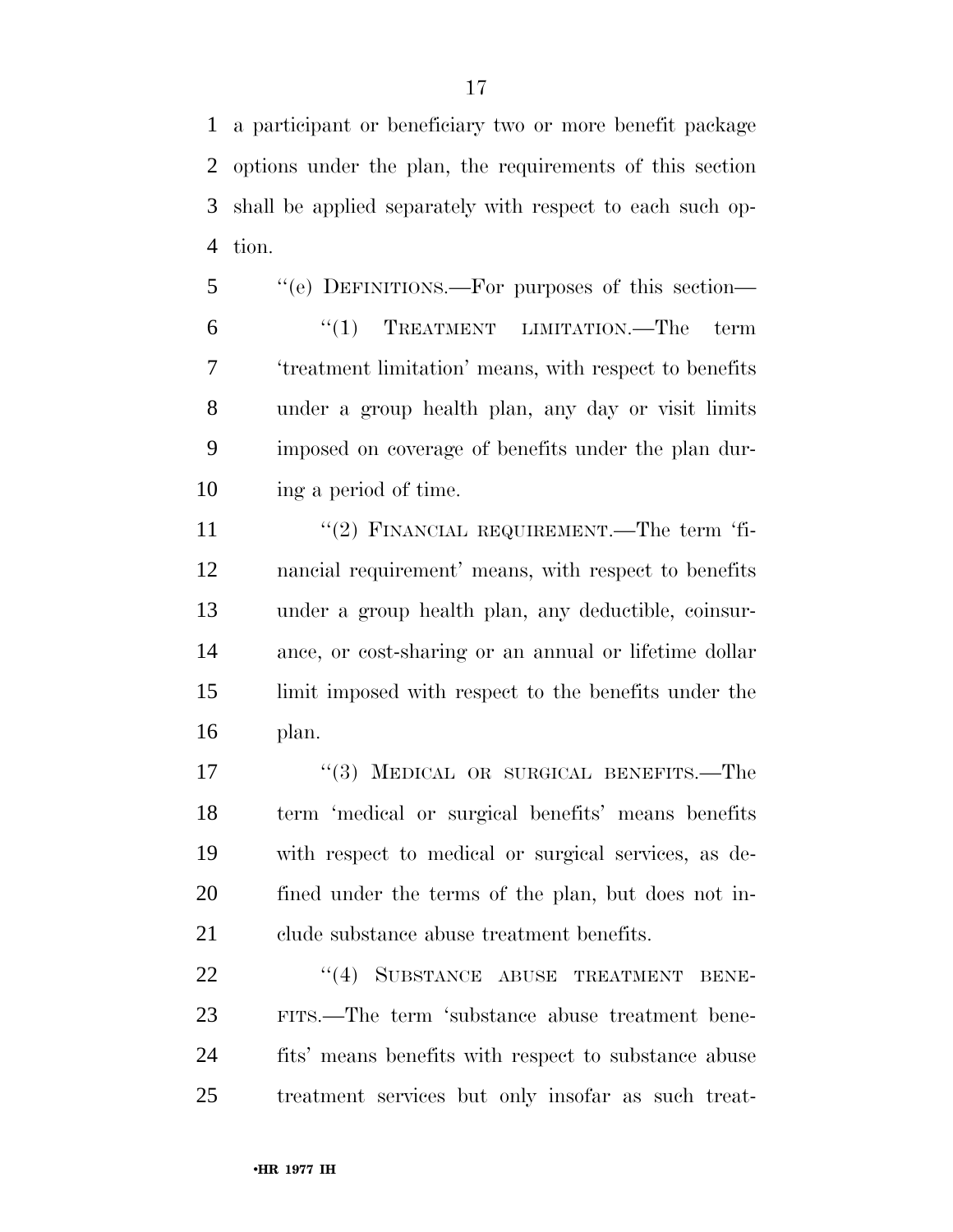| $\mathbf{1}$   | ment services are abstinence-based. Such term in-         |
|----------------|-----------------------------------------------------------|
| $\overline{2}$ | cludes non-narcotic medication-based therapy and          |
| 3              | appropriate transitional medication-based therapy.        |
| $\overline{4}$ | "(5) SUBSTANCE ABUSE TREATMENT<br>SERV-                   |
| 5              | ICES.—The term 'substance abuse services' means           |
| 6              | any of the following items and services provided for      |
| 7              | the treatment of substance abuse:                         |
| 8              | "(A) Inpatient treatment, including detoxi-               |
| 9              | fication.                                                 |
| 10             | $\lq\lq$ (B) Non-hospital residential treatment.          |
| 11             | "(C) Outpatient treatment, including                      |
| 12             | screening and assessment, medication manage-              |
| 13             | ment, individual, group, and family counseling,           |
| 14             | and relapse prevention.                                   |
| 15             | "(D) Prevention services, including health                |
| 16             | education and individual and group counseling             |
| 17             | to encourage the reduction of risk factors for            |
| 18             | substance abuse.                                          |
| 19             | $\cdot\cdot$ (6) SUBSTANCE ABUSE.—The term 'substance     |
| 20             | abuse' includes chemical dependency.                      |
| 21             | "(f) SUNSET.—This section shall not apply to bene-        |
| 22             | fits for services furnished in plan years beginning on or |
| 23             | after January 1, 2005."                                   |
| 24             | (B) Section $4980D(d)(1)$ of such Code is                 |
| 25             | amended by inserting "(other than a failure at-           |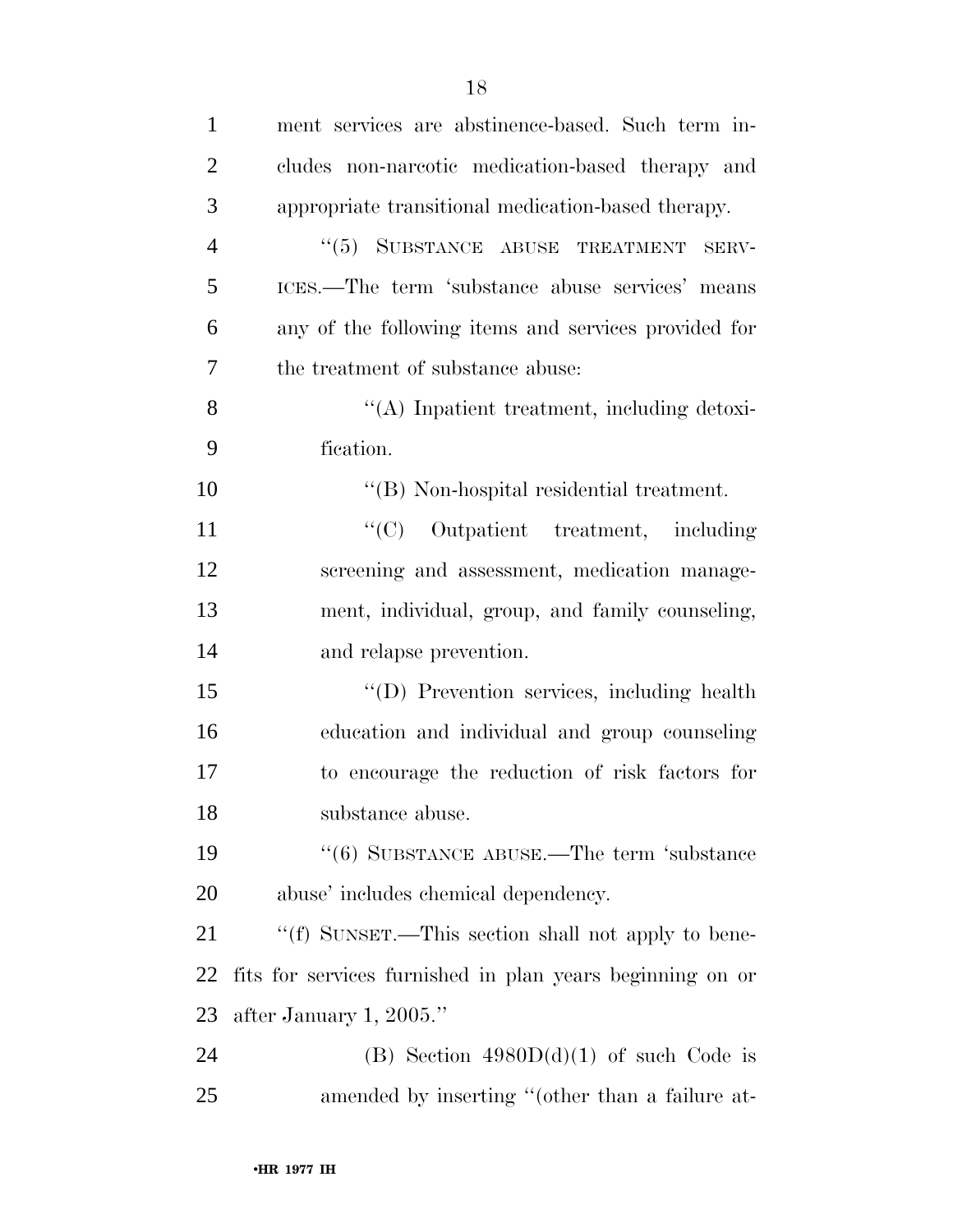| $\mathbf{1}$   | tributable to section 9813)" after "on any fail-                                                                                        |
|----------------|-----------------------------------------------------------------------------------------------------------------------------------------|
| $\overline{2}$ | ure".                                                                                                                                   |
| 3              | (C) The table of sections of subchapter B                                                                                               |
| $\overline{4}$ | of chapter 100 of such Code is amended by                                                                                               |
| 5              | adding at the end the following new item:                                                                                               |
|                | "Sec. 9813. Parity in the application of treatment limitations<br>and financial requirements to substance abuse<br>treatment benefits." |
| 6              | (b) INDIVIDUAL HEALTH INSURANCE.— $(1)$ Part B                                                                                          |
| 7              | of title XXVII of the Public Health Service Act is amend-                                                                               |
| 8              | ed by inserting after section 2752 the following new sec-                                                                               |
| 9              | tion:                                                                                                                                   |
| 10             | "SEC. 2753. PARITY IN THE APPLICATION OF TREATMENT                                                                                      |
|                |                                                                                                                                         |
| 11             | <b>AND FINANCIAL</b><br><b>LIMITATIONS</b><br><b>REQUIRE-</b>                                                                           |
| 12             | MENTS TO SUBSTANCE ABUSE BENEFITS.                                                                                                      |
| 13             | "(a) IN GENERAL.—The provisions of section 2707                                                                                         |
| 14             | (other than subsections (e) and $(g)$ ) shall apply to health                                                                           |
| 15             | insurance coverage offered by a health insurance issuer                                                                                 |
|                | 16 in the individual market in the same manner as it applies                                                                            |
| 17             | to health insurance coverage offered by a health insurance                                                                              |
| 18             | issuer in connection with a group health plan in the small                                                                              |
| 19             | or large group market.                                                                                                                  |
| 20             | "(b) NOTICE.—A health insurance issuer under this                                                                                       |
| 21             | part shall comply with the notice requirement under sec-                                                                                |
| 22             | tion 714(f) of the Employee Retirement Income Security                                                                                  |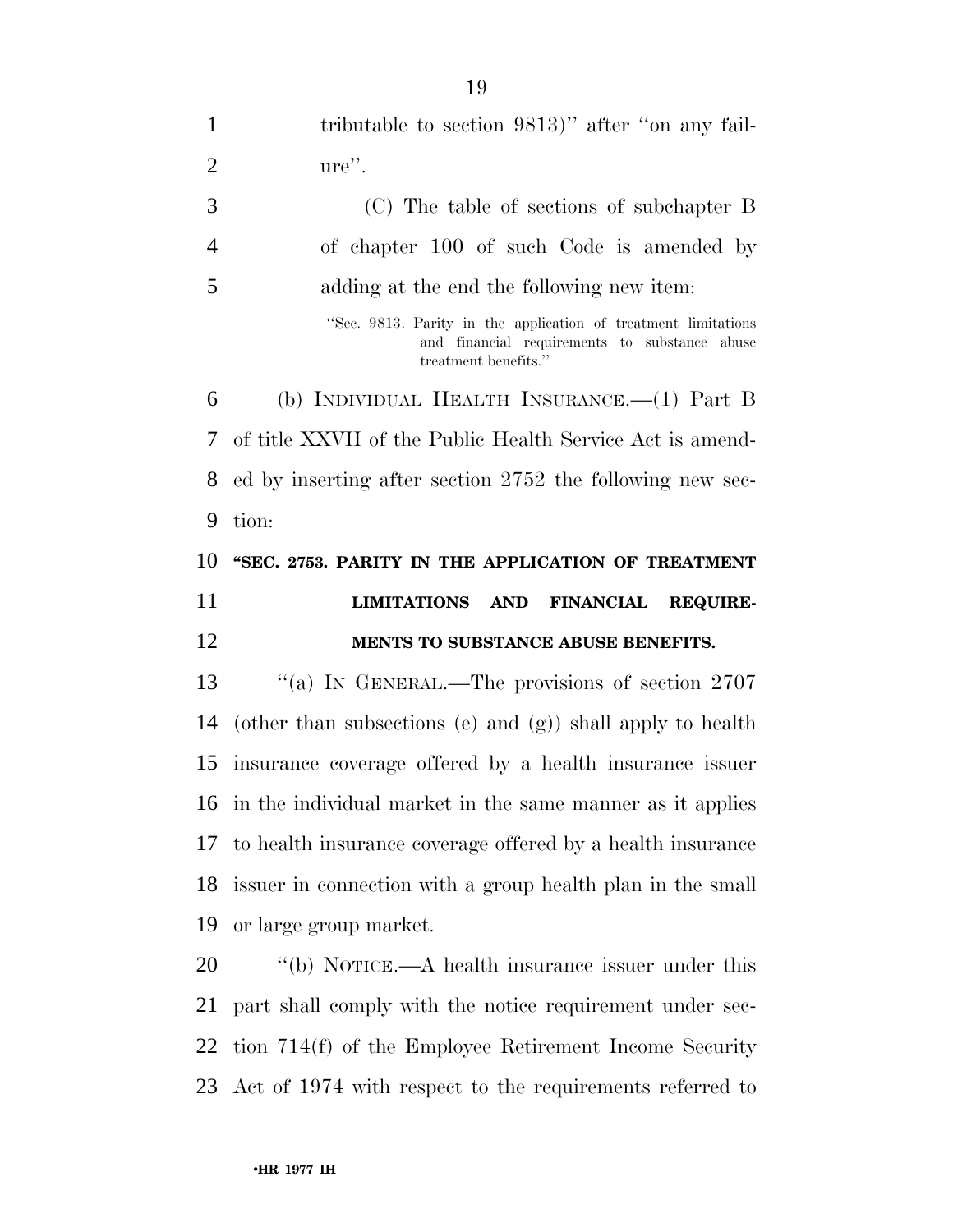in subsection (a) as if such section applied to such issuer and such issuer were a group health plan.

 ''(c) SUNSET.—This section shall not apply to bene- fits for services furnished on or after January 1, 2005.''. (2) Section 2762(b)(2) of such Act (42 U.S.C. 6 300gg-62(b)(2)) is amended by striking "section  $2751"$ and inserting ''sections 2751 and 2753''.

 (c) EFFECTIVE DATES.—(1) Subject to paragraph (3), the amendments made by subsection (a) apply with respect to group health plans for plan years beginning on or after January 1, 2000.

 (2) The amendments made by subsection (b) apply with respect to health insurance coverage offered, sold, issued, renewed, in effect, or operated in the individual market on or after January 1, 2000.

 (3) In the case of a group health plan maintained pursuant to 1 or more collective bargaining agreements between employee representatives and 1 or more employ- ers ratified before the date of enactment of this Act, the amendments made subsection (a) shall not apply to plan years beginning before the later of—

 (A) the date on which the last collective bar- gaining agreements relating to the plan terminates (determined without regard to any extension thereof